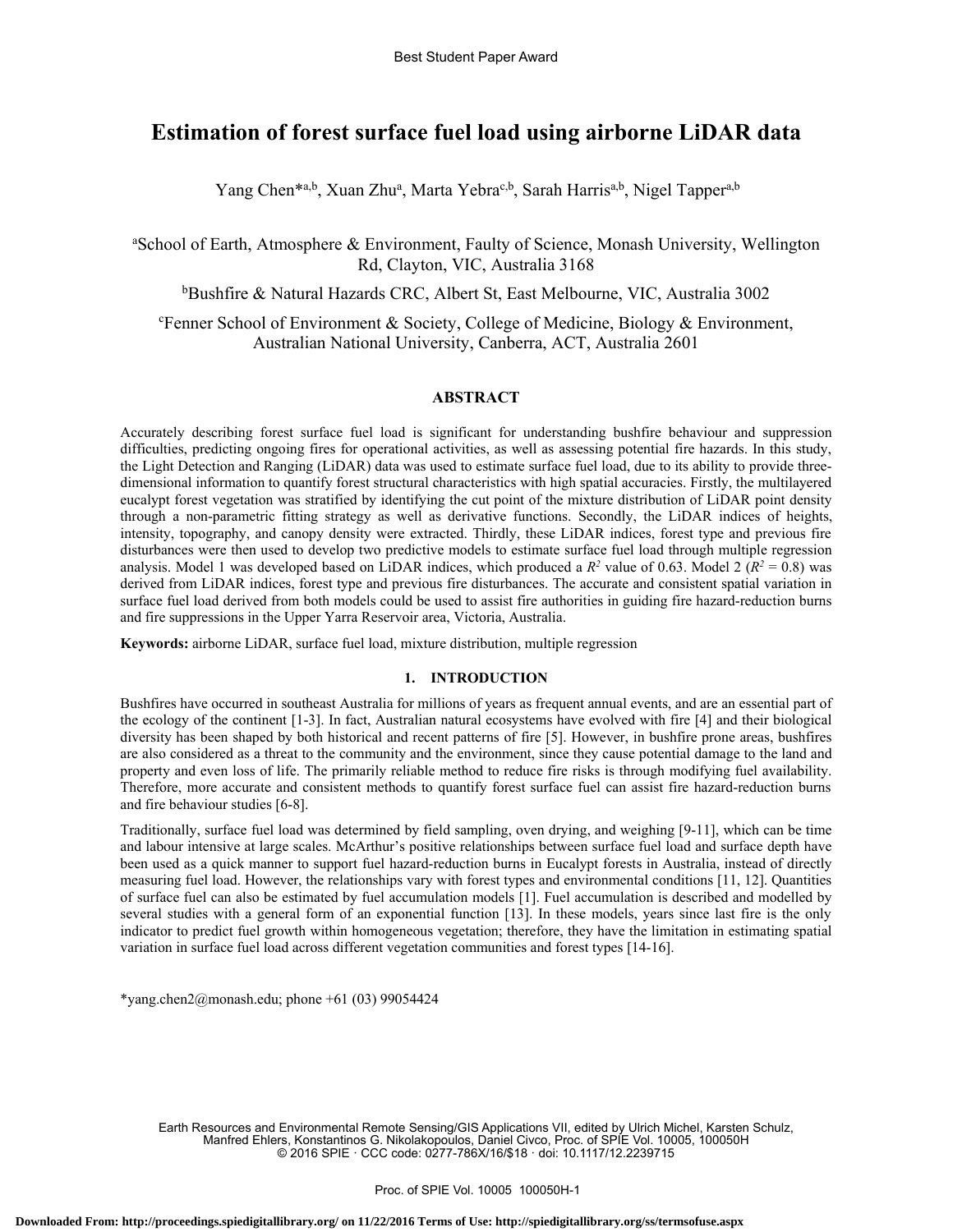Forest surface fuel load accumulates over time, which depends on the rates difference between fuel accession and decomposition [1], which is further reliant on the results of a complex interaction of separate and related influencing factors (e.g. forest type, productivity of understorey and overstorey vegetation, density of canopy as well as environmental conditions) [17]. Several studies, including for example that of [18, 19], described vertical profile of forest vegetation using theoretical distribution functions of airborne LiDAR indices. These studies applied a unimodal structure (e.g. a Weibull distribution function) in LiDAR indices to represent forest structural characteristics. However, in a multilayered forest, the LiDAR representation of forest vertical profile tends to have a mixture distribution (e.g. a bimodal distribution) depending on the complexity of the understorey vegetation [20].

This study stratified the multilayered eucalypt forest vegetation layers through an identification of the cut point of the smoothed mixture distribution curves of LiDAR point density to quantify forest structure of the vertical profile. The LiDAR indices (e.g. stratified height variables, intensity, canopy density and topography), forest type and previous fire disturbances were then used to develop two predictive models to estimate surface fuel load in the Upper Yarra Reservoir area, Victoria, Australia through multiple regression. The proposed models also evaluated how the spatial variation in surface fuel load relates to the separate and related influencing factors across the study area.

#### **2. METHODS**

#### **2.1 Data collection**

This study used the Upper Yarra Reservoir area as a case study area to estimate eucalypt forest surface fuel load using multiple regression analysis. Surface fuel samples were collected at a total of forty-one sampling sites (0.5 m by 0.5 m) in six plots (50 m by 50 m), using the traditional method. These sampling sites were selected to have different fire history and terrain features using a stratified systematic sample design. Dry weight (g) of the fuel samples were measured after oven drying for 24 hours at 105 °C [21-24]. Datasets of forest types (dry or damp eucalypt forest) and burn types (wildfire or fuel hazard-reduction burns) were provided by Victoria Department of Environment, Land, Water and Planning (DELWP).



Figure 1. The vertical profile of the forest structures derived from airborne LiDAR data.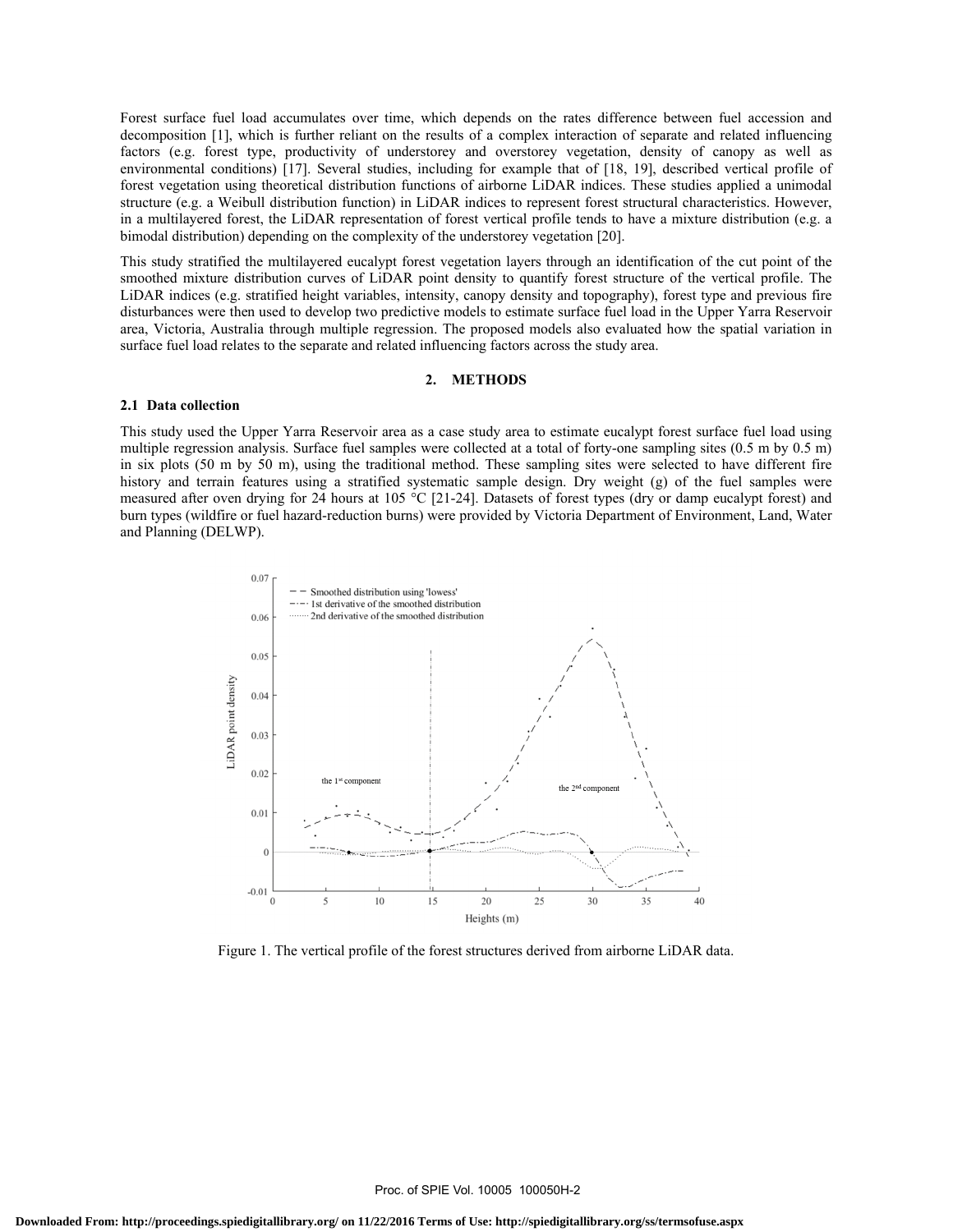## **2.2 Extraction of LiDAR indices**

The following three steps describe the extraction of LiDAR indices.

## *2.2.1 Stratification and characterization*

### *Generation of height values*

A digital elevation model (DEM) with 0.5 m resolution was generated using geo coordinates of the last return of LiDAR point clouds, which was then used to convert the elevation values of the LiDAR points to its height values above the bare earth. The height values were calculated by subtracting a smoothed DEM from the elevation values for the following stratification.

## *Generation of forest vertical profiles*

A scatter diagram (Figure 1) was generated by plotting the density of LiDAR points against heights. The vertical profile of the forest structures in the study area tends to follow a bimodal distribution. LiDAR points with height lower than 3 m were identified as lower vegetation, which were excluded in the bimodal distribution [20], due to the structural complexity of the lower understorey vegetation caused by the various fire events.

#### *Stratification of forest structure*

As described in Figure 1, the 1st component of the mixture model represents the density distribution of LiDAR points across vertical profile of understorey shrubs; the 2nd component of the mixture model plots the density distribution of LiDAR points in overstorey vegetation. The stratification of the forest vegetation between overstorey and understorey was then carried out by identifying the cut point between the two components. Firstly, a non-parametric fitting strategy - Locally Weighted Scatterplot Smoothing (LOWESS) was applied to smooth the scatter plot without assuming the shape of distribution for each component. Secondly, the first derivative was computed to identify the peaks and bottoms of the smoothed bimodal curve. Finally, the cut point was identified by a satisfaction in the maximum value of the second derivative at the peaks and bottoms values of the first derivative curve (Figure 1). The cut point between the two components of the bimodal curve was then utilized to stratify the multilayered eucalypt forest, characterise the vertical structure of the forest, and derive LiDAR indices (Table 1) for distinct vegetation layers.

| <b>LiDAR Indices</b>     |                                    | Maximum            | Minimum    | Mean                    | Median                | Standard<br>Deviation | Percentile<br>99  | Percentile<br>$95 -$<br>Percentile            | Percentile               |
|--------------------------|------------------------------------|--------------------|------------|-------------------------|-----------------------|-----------------------|-------------------|-----------------------------------------------|--------------------------|
|                          | <i>Overstorey</i><br>vegetation(C) | $H_{\text{max}}$ C | $H_{minC}$ | $H_{meanC}$             | $H_{medianC}$         | $H_{StdC}$            | $H$ 99prctile $C$ | $H$ 95 $prctileC$ -<br>$H_{\text{5}prctileC}$ | $H_{IprctileC}$          |
| Height<br><b>Indices</b> | Understorey<br>shrubs (S)          | $H_{maxS}$         | $H_{minS}$ | $H$ <sub>mean</sub> $S$ | $H_{\text{median}}$ S | $H_{StdS}$            | $H$ 99 $prctiles$ | $H$ 95 $prctiles$ -<br>$H5$ <i>prctileS</i>   | $H_{IprctileS}$          |
| (H)                      | Lower<br>vegetation(L)             | $H_{maxL}$         | $H_{minL}$ | $H_{meanL}$             | $H_{medianL}$         | $H_{StdL}$            | H99prctileL       | $H$ 95prctileL -<br>$H_{\text{5}prctileL}$    | $H_{IprctileL}$          |
| Intensity Indices (I)    |                                    | Imax               | $I_{min}$  | $I$ mean                | $I$ median            | $I_{Std}$             | $I$ 99 $prctile$  | $I$ 95prctile -<br>$I5$ <i>prctile</i>        | $I$ <sub>l</sub> prctile |

#### Table1. LiDAR-derived height and intensity indices.

## *2.2.2 Stratified heights and initial intensity*

After stratifying plot-based forest vegetation, the LiDAR height indices (*H*) were generated based on the distinct vegetation layers, including canopy (*C*), understorey shrubs (*S*) and lower vegetation (*L*). The plot-based extraction of the stratified *H* and the initial intensity (*I*) described in Table 1 were computed in MatLAB R2014a (http://au.mathworks.com).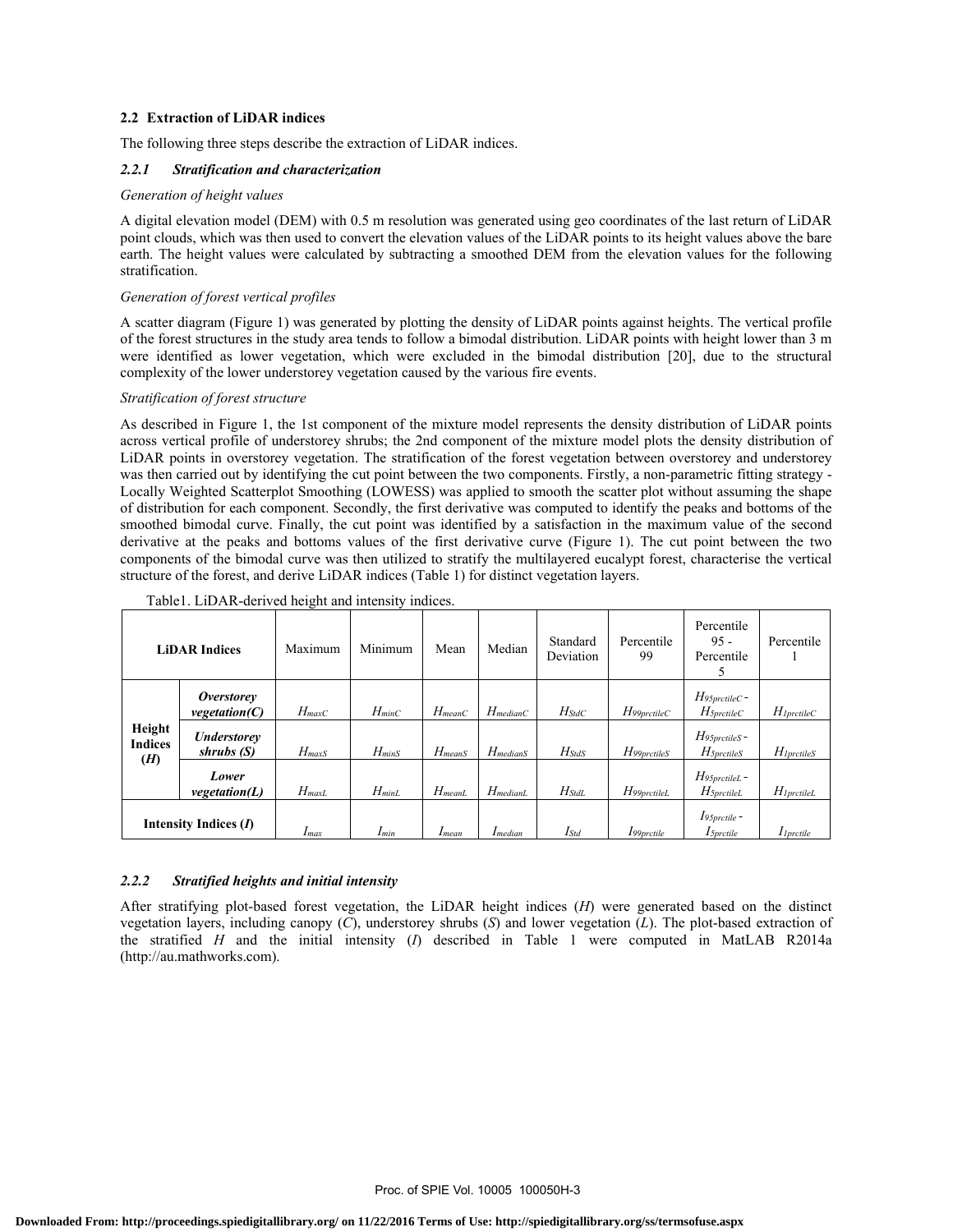#### *2.2.3 Canopy density and topography*

Canopy density (*CD*) was estimated as the ratio of the number of stratified canopy return LiDAR points to the total number of points within small equal-sized units (1.5 m). The unit size was determined by at least four times of the point spacing of the LiDAR system (0.26 m). The DEM was used to estimate the elevation (*E*), slope (*S*), and aspect (*A*) with 0.5 m resolution in order to keep consistency with field measured fuel samples. These LiDAR indices were extracted using ArcGIS 10.3 (http://desktop.arcgis.com/en/arcmap/).

#### **2.3 Estimation of surface fuel load**

#### *2.3.1 Model development*

The two predictive models of surface fuel load were developed based on the extracted LiDAR indices (*H*, *I*, *CD*, *E*, *S* and *A*), time since last fire (*TSF*), eucalypt forest type (*FT*), burn type (*BT*), and the field measured dry weight (*DW*) of the fuel samples through multiple regression analysis. The stepwise procedure was used to produce estimates of the model coefficients to select the important variable at the statistical significance level of 0.05. The first-order interaction terms for independent variables were applied to keep the number of variables manageable, and to omit high-order terms to the models.

#### *2.3.2 Model error assessment*

The model errors were assessed through Cook's distance plot, histogram of residuals and the normal probability plot (NPP). The predicted values of surface fuel load were then compared with the observed fuel load for a further assessment of accuracy of the proposed models. In order to limit overfitting problems, the leave-one-out cross-validation was then used to verify the result of the finalised multiple regression models. Leave-one-out cross-validation (*CV*) could be computed using equation 1.

$$
CV = \frac{1}{n} \sum_{i=1}^{n} [e_i/(1-h_i)]^2
$$
 (1)

where n is the number of the observations, ei is the error obtained from fitting the model to  $n - 1$  observations, hi is the leverage, and i is the repeating step  $(= 1, 2, ..., n)$  [25, 26].

#### **3. RESULTS AND DISCUSSION**

A symmetric normal distribution of residuals was detected that indicated the observations were randomly sampled from a normal distribution. The NPP of the residuals (the error terms) was approximately linear supporting the condition that the error terms were normally distributed and no obvious patterns were detected. Cook's distance detected three potential outliers. After removing the outliers, the finalized two predictive models for different uses depending on the data availability are described as follows.

Model 1:

*DW=-107.53-0.22\*HmeanS+3.914\*log(HmaxC)-8.2367\*log(HmeanC)-0.15183\*log(A)-0.03\*HmedianS\*HStdS-* $27.79*log(H_{medianC})*log(E) + 8.95*log(H_{SdC})*log(E)$  (2)

Model 2:

*DW=29.47-0.04\*HmeanS-2.95\*log(HminC)+0.66\*CD-10.45\*log(E)+0.52\*log(S)+5.14\*BT-0.03\*HmaxS\*HStdS -*  $0.19*H_{SdS}*log(A)+2.56*log(H_{SdC})*log(A)-1.16*log(A)*FT$  (3)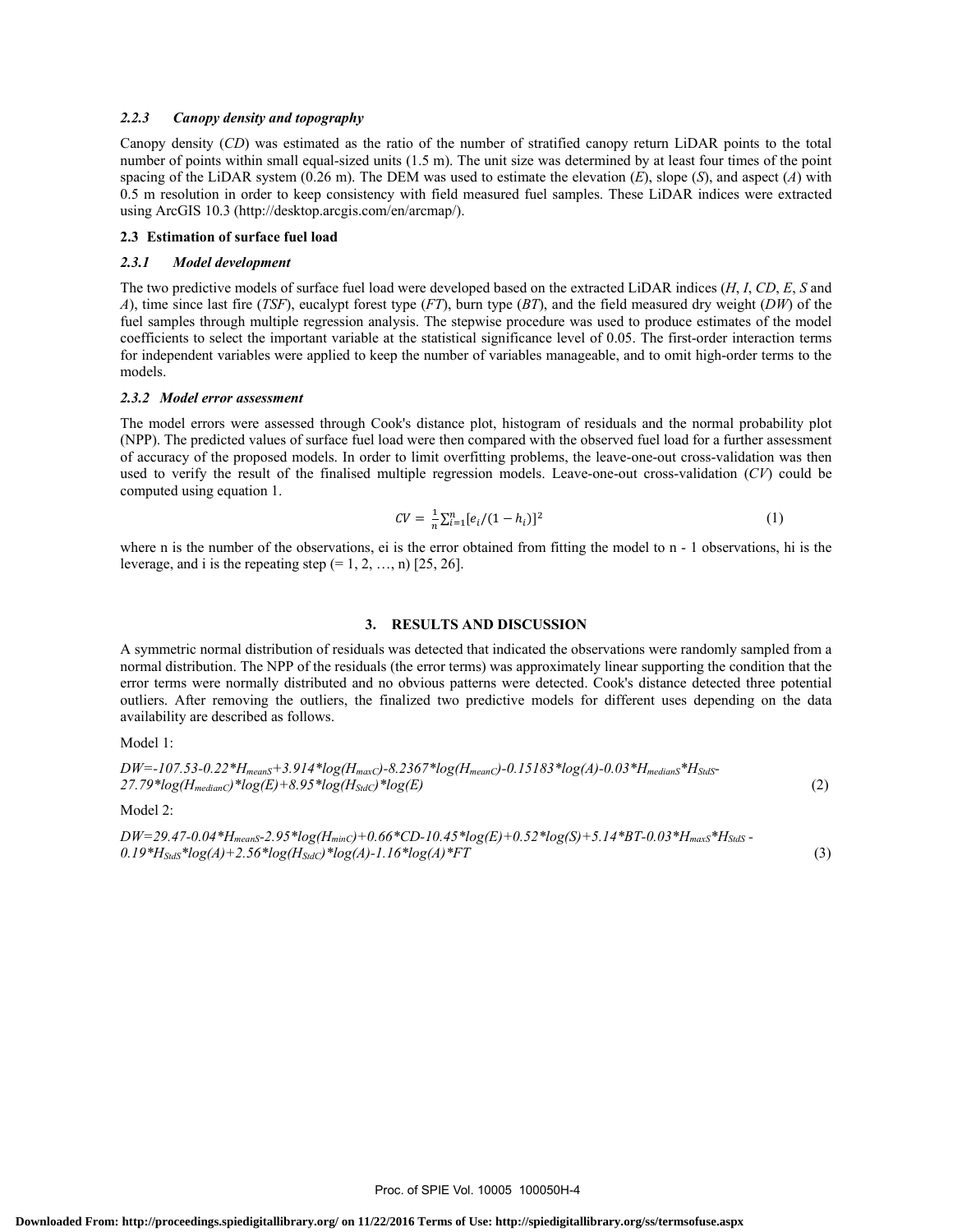

2b

Figure 2. Scattergram of Model 1 (a) and Model 2 (b)

Model 1 indicated that surface fuel load can be primarily estimated by LiDAR height indices of canopy and shrubs (*Hmax, Hmean, Hmedian* and *HStd)* and topography (*A* and *E*). This model produced an *R2* value of 0.63 and *Root Mean Squared Error* (*RMSE*) value of 157 g/m<sup>2</sup> when comparing the predicted dry weight of surface fuel load per  $m^2$  with observed values (Figure 2a).

Model 2 improved the values of  $R^2$  and *RMSE* to 0.8 and 150 g/m<sup>2</sup>, respectively, by introducing *CD*, *FT* and *BT* in the model and interacting with the LiDAR derived *H* indices (Figure 2b). Model 2 reduced the prediction error from 169 to 77.6 g/m<sup>2</sup> compared with Model 1 through the leave-one-out cross-validation.

Other studies used unimodal structures to represent vertical profiles of forest structure. However, mixture models can capture a more complete representation of the continuous LiDAR point density in order to quantify the stratified LiDAR height indices [20]. Jaskierniak et al. [20] extracted LiDAR indices from the best-fitted bimodal models as a result of an extensive evaluation in goodness of fit among a wide range of candidate bimodal distributions. However, some types of distributions were assumed in advance, and this parametric fitting could lead to fitting a smooth curve that misrepresented the data. Unlike Jaskierniak et al. [20], the LOWESS was used for fitting a smooth curve to data point without the assumption of that the data must fit some distribution shapes. The computation proposed by our study was relatively efficient and does not require a high performing computing system to generate its result within a reasonable time. In addition, our study identified the cut point of mixture distributions to stratify forest vegetation layers, which could be beneficial for forest vegetation classification, forest habitat mapping, as well as forest wildlife conservation.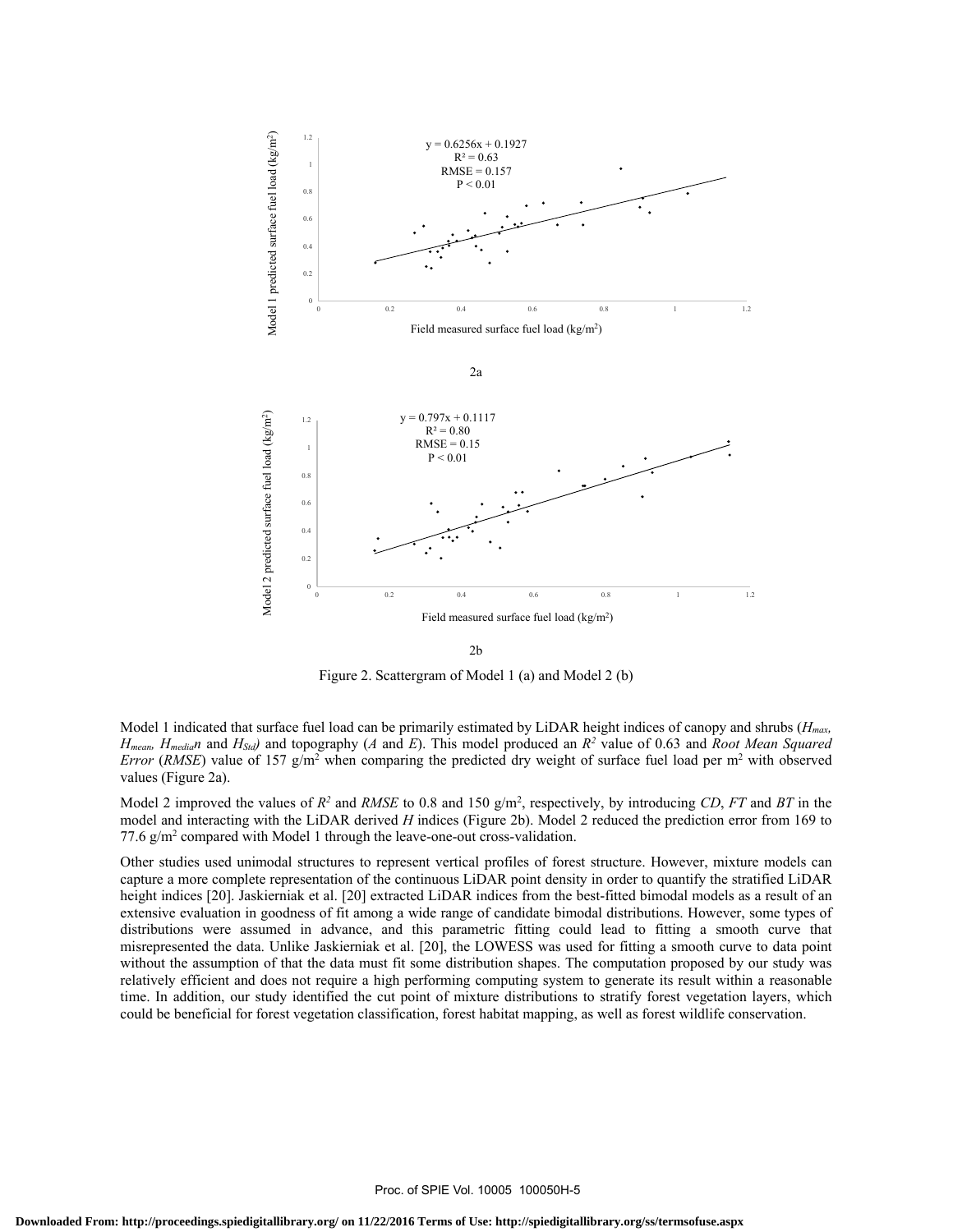Forest vertical structure is a function of species composition, microclimate, site quality and topography, which has a significant influence on productivity and fuel accumulation [27, 28]. Therefore, LiDAR indices relating to crown height, canopy density, depth and closure of understorey and overstorey layers as well as topography, are useful for quantifying surface fuel. Statistically, the LiDAR height indices (e.g. *Hmean, Hmedian and HStd*) contribute more to the prediction than other LiDAR indices of height percentile and intensity. *TSF* is not a key indicator to the prediction of spatial variations in *DW*, despite surface fuel accumulates over time. Two established model indicates that *E* and *A* are more statistically significant than *S*. Because elevation indirectly influences fuel productivities and its decomposition rates due to its effect on temperature; aspect is an indicator to surface fuel moisture content that indirectly influences rates of surface fuel decomposition [11, 12, 29, 30].

#### **4. CONCLUSION**

Quantifying surface fuel load is still an ongoing requirement for fire authorities and fire management agencies, due to its importance in predicting fire behaviour and assessing potential fire risks. Two predictive models of forest surface fuel load were developed in this study using LiDAR indices, forest types and previous fire disturbances. Both models can be used to estimate accurate and consistent quantities of surface fuel at a landscape scale. Model 1 is applicable when forest types and previous fire disturbances are not available. This study established an accurate and consistent method to estimate spatial variation in forest surface fuel load. The information derived from the models can be used in forest fuel management, suppression difficulty assessment, and potential fire hazard evaluation in the Upper Yarra Reservoir area. This study also developed an efficient method to stratify multilayer forest vegetation through integration between a nonparametric fitting strategy and derivative functions. The LiDAR derived stratification method has its significant contribution in vegetation classification, forest habitat mapping, as well as forest wildlife conservation.

# **ACKNOWLEDGEMENTS**

Appreciation is extended to Monash University and Bushfire and Natural Hazards CRC for assisting this research through providing PhD scholarships, DELWP for providing the airborne LiDAR data, and Parks Victoria for supporting the field survey. Sincere gratitude to Jithya Nanayakkara, Senthuran Arunthavanathan, Dean Yulindra Affandi, Yang Di, Zhan Wang, Saadia Majeed, Yingying Qiao, and Darren Hocking for their support in the field.

## **REFERENCES**

- [1] Agee, J. K., Wakimoto, R. H., Darley, E. F. and Biswell, H. H., "Eucalyptus fuel dynamics, and fire hazard in the Oakland hills," California Agriculture*,* 27(9), 13-15 (1973).
- [2] DeBano, L. F., Neary, D. G. and Ffolliott, P. F., [Fire effects on ecosystems], John Wiley & Sons, (1998).
- [3] Luke, R. and McArthur, A., "Bushfires in Australia," Australian Government Publishing Service: Canberra, ACT, (1978).
- [4] Gill, A. M., Groves, R. H. and Noble, I. R., [Fire and the Australian Biota], Australian Academy of Science, (1981).
- [5] Bradstock, R. A., Williams, J. E. and Gill, A. M., [Fire regimes and biodiversity: legacy and vision], (2002).
- [6] Gould, J. S., McCaw, W., Cheney, N. P., Ellis, P. and Matthews, S., [Field Guide: Fire in Dry Eucalypt Forest: Fuel Assessment and Fire Behaviour Prediction in Dry Eucalypt Forest], CSIRO Publishing, Melbourne(2008).
- [7] Andersen, H. E., "Aids to determining fuel models for estimating fire behavior," The Bark Beetles, Fuels, and Fire Bibliography, 143 (1982).
- [8] McArthur, A. G., [Fire behaviour in eucalypt forests], Forestry and Timber Bureau Leaflet 107, Commonwealth Department of National Development, Canberra ACT, (1967).
- [9] McCarthy, G. J., [Assessment of Overall Fuel Hazard for a Site and its Implications for Both Strategic Fuel Management and First Attack Success Probability], International Association of Wildland Fire, Lorne, Australia(1996).